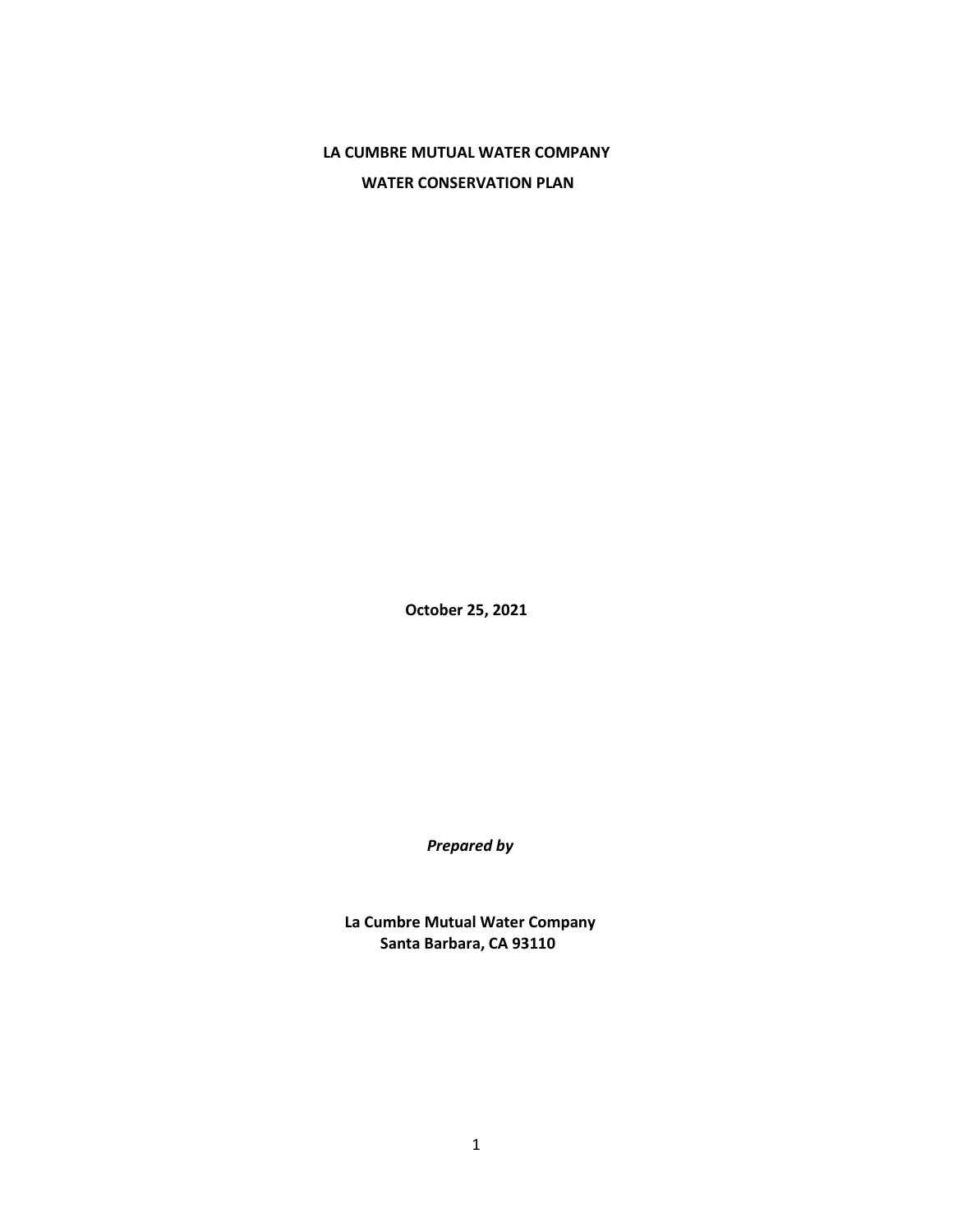## **INTRODUCTION**

The La Cumbre Mutual Water Company (LCMWC) was formed in 1925 to serve water to owners in Hope Ranch and the area known as the Hope Ranch Annex. LCMWC is a non-profit, share-holder owned mutual water company with each landowner holding shares proportionate to their land area. The LCMWC currently provides potable water to residential, commercial and agricultural customers within its 2,000-acre service area. LCMWC expects to provide reclaimed water to La Cumbre Country Club late in 2021.

This Water Conservation Plan (Plan) provides information regarding LCMWC's water conservation and demand management plans during various stages of water supply shortage. This Plan sets out LCMWC's water supply/conservation strategies by considering current estimates of LCMWC's water supplies, current and near-term future demand, and identifying appropriate management and conservation strategies to adequately meet the needs of our customers. This Plan serves as a "road map" to guide the implementation of water conservation actions in response to anticipated water supply shortages.

## **WATER CONSERVATION/DEMAND REDUCTION PLAN**

Water management organizations have developed and refined a suite of operational best-practices to simultaneously implement water conservation and demand reduction measures and to meet their customers' needs, particularly in periods of drought and other emergency water shortages.

LCMWC is committed to considering all reasonably implementable water conservation measures. For example, LCMWC has implemented a water conservation rebate program to assist customers acquire up-to-date water conservation equipment. Building upon the experience of local water agencies, with the intent of meeting the water supply needs of the LCMWC service area in periods of limited water supplies, the LCMWC has considered and approved the following water demand reduction plan. This Plan is consistent with various sections of the California Water Code intended to:

- Establish a four-stage water supply-demand scale to guide LCMWC's response to water supply conditions;
- Identify LCMWC's response to catastrophic interruption of water supplies;
- Identify mandatory prohibitions against specific water use practices during water shortages;
- Specify consumption reduction methods in the most restrictive stages; and
- Indicate consequences (including penalties or charges) for excessive use

Consistent with LCMWC operational experience and the operational experience of other nearby water management agencies during recent water shortages, including severe droughts conditions, this Plan describes a four-stage scale to respond to water shortage conditions. It reflects LCMWC's experience that each shortage situation is different, and requires flexibility to respond to rapidly changing water conditions. This Plan seeks to address the need to comply with State water reduction mandates and water use regulations. The Board of Directors is cognizant to the effect of raising the water rate and/or decreasing the water tiers has to both monetarily encourage water conservation while simultaneously creating a means for LCMWC to purchase supplemental water.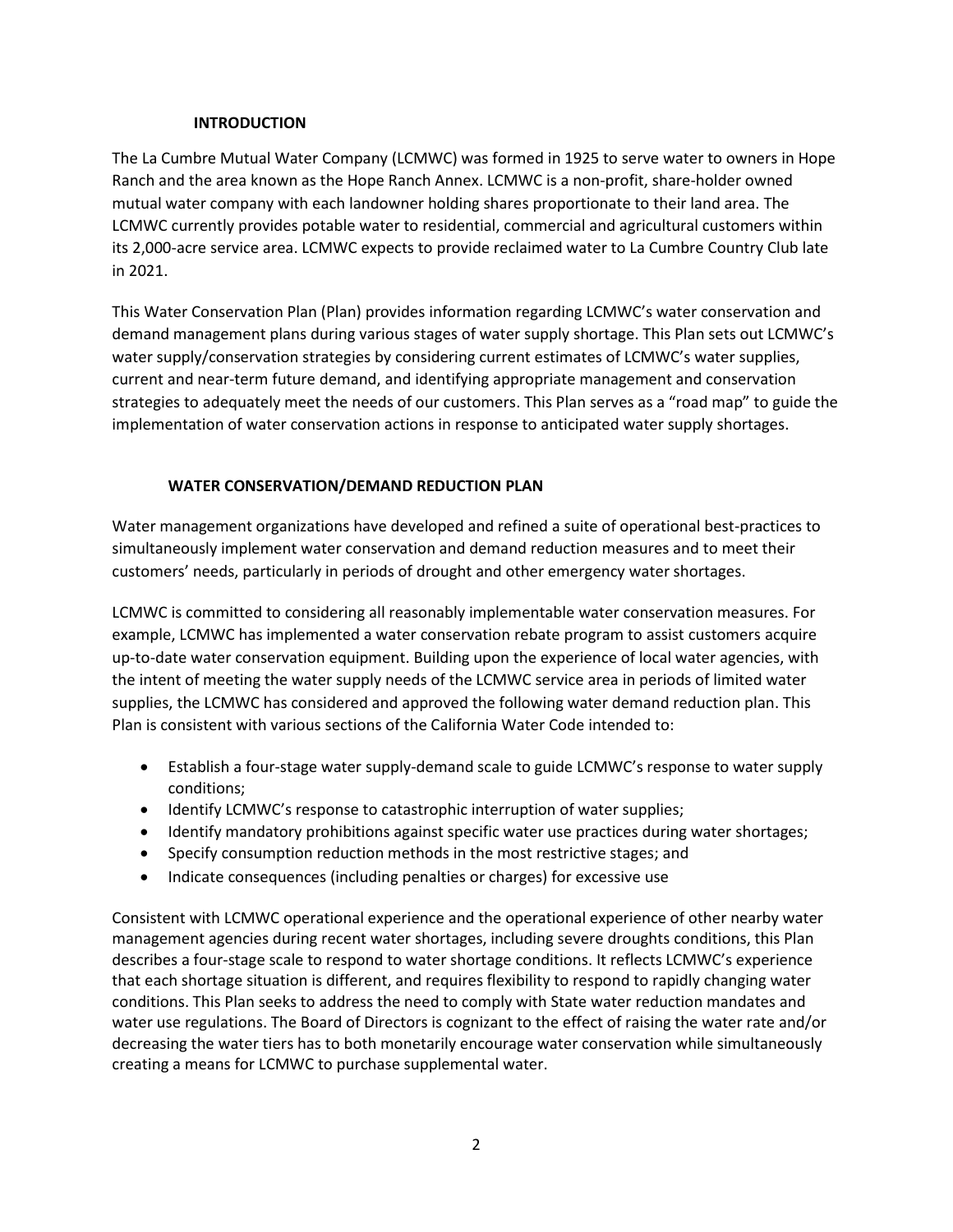Table 1 lists the four, water supply-demand stages and describes the corresponding supply shortage conditions, demand reduction targets, and demand reduction measures, if necessary. The four water shortage stages and the potential corresponding demand reduction measures are described in more detail in separate sections to follow.<sup>1</sup>

| <b>Demand Reduction</b> | <b>Supply Shortage Condition</b> | Demand           | <b>Demand Reduction Measures</b>                       |
|-------------------------|----------------------------------|------------------|--------------------------------------------------------|
| <b>Stage</b>            |                                  | <b>Reduction</b> |                                                        |
|                         |                                  | <b>Target</b>    |                                                        |
| Normal                  | <b>LCMWC</b> estimates water     | 0%               | None                                                   |
|                         | supply is at least 100% of       |                  |                                                        |
|                         | demand                           |                  |                                                        |
| One                     | LCMWC estimates water            | 15%              | LCMWC will encourage voluntary water                   |
|                         | supply is at least 85% of        |                  | conservation measures. Water use will be               |
|                         | normal.                          |                  | closely monitored.                                     |
| Two (Critical)          | <b>LCMWC</b> estimates water     | 30%              | LCMWC will implement mandatory                         |
|                         | supply is at least 70% of        |                  | conservation measures consistent with                  |
|                         | normal.                          |                  | California Water Code Section 350 et seq. <sup>2</sup> |
| Three (Extreme)         | LCMWC estimates water            | 50%              | LCMWC will implement mandatory                         |
|                         | supply to be at least 50%        |                  | conservation measures consistent with                  |
|                         | of normal.                       |                  | California Water Code Section 350 et seq. <sup>2</sup> |
| Four (Emergency)        | <b>LCMWC</b> estimates water     | More than        | LCMWC will implement mandatory                         |
|                         | supply is 50% or less than       | 50%              | conservation measures consistent with                  |
|                         | normal, likely to occur in       |                  | California Water Code Section 350 et seq. <sup>2</sup> |
|                         | the event of a catastrophic      |                  |                                                        |
|                         | water supply interruption.       |                  |                                                        |

**Normal Conditions** – Water supplies are considered normal in a given year when 1) LCMWC is able to extract and deliver more than 1,000 AFY from local groundwater basins; 2) the SWP allocations are projected to be in excess of 50% of the "Table A" Allocations for the following water year; and 3) there are no extraordinary shortages in other LCMWC supplies. Under these water supply conditions the LCMWC will continue:

- Its ongoing efforts to conserve water supply sources, by, for example, responsibly managing watersheds, recharging groundwater basins, and developing optimal groundwater pumping capacity;
- Disseminating public information regarding water awareness and utilizing tiered rate pricing designed to encourage water conservation;
- Coordinating with the City and the Goleta Water District to extend and expand the use of recycled water within LCMWC's service area, where feasible and cost effective;

 $1$  The demand reduction measures described in the tables below may not represent an exhaustive list of measures LCMWC may implement during water shortage conditions.

<sup>2</sup> During a declared water shortage emergency, Water Code section 350 *et seq*. authorizes a mutual water company providing a public water supply to adopt regulations and restrictions on delivery and consumption of water for purposes of conserving water and meeting human consumption, sanitation and fire protection needs as its priority, even though such restrictions may conflict with laws that establish the rights of individual consumers to receive water on a particular basis. (Water Code § 357.)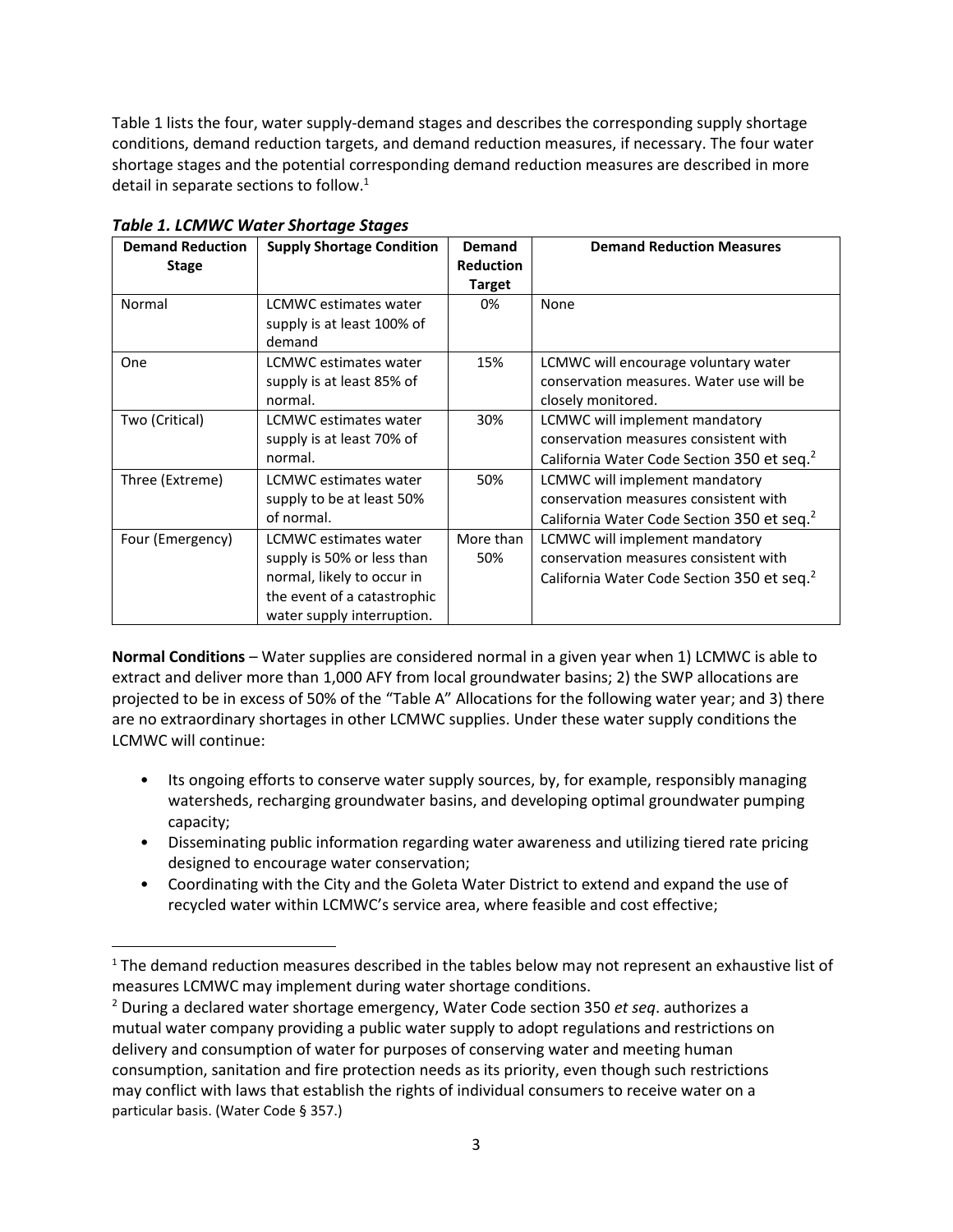- Monitoring water supply and demands, including actual versus projected consumption and cumulative commitments to serve;
- Identifying and helping customers with unusually high usage consumption to limit water leaks and other water use;
- Encouraging customers to implement water conservation measures, such as the installation of gray water and rainwater catchment and use systems, installing low-water- use landscape, installing high-efficiency plumbing and irrigation retrofits.

Table 2 below identifies demand reduction measures that LCMWC will continue to encourage and will consider implementing during normal year water conditions. These measures have been effective in providing substantial reductions in demand during recent droughts.

#### *Table 2: Demand reductions - Normal conditions*

| <b>Demand Reduction Topic</b>              | <b>Explanation</b>                                   |
|--------------------------------------------|------------------------------------------------------|
| Water surveys and leak detection           | LCMWC provides surveys to identify leaks to          |
|                                            | prevent and decrease water losses and waste.         |
|                                            | Customers are required to repair any leaky or        |
|                                            | malfunctioning devices expeditiously.                |
| Rebates on water saving plumbing and other | LCMWC offers and intends to expand current           |
| devices or fixtures                        | rebate offers for specific water saving devices and  |
|                                            | plumbing fixtures.                                   |
| Landscaping irrigation                     | Customers are encouraged to limit irrigation         |
|                                            | practices that result in runoff onto nearby surfaces |
|                                            | (outside their intended use).                        |
| Post rainfall event irrigation             | Customers are encouraged to limit landscape          |
|                                            | irrigation with potable water during rain events     |
|                                            | and within 48 hours after a measurable rain event.   |
| Landscaping irrigation                     | Customers are encouraged to water between 9          |
|                                            | PM and 10 AM to reduce evaporation while             |
|                                            | irrigating.                                          |
| Outdoor hardscape cleaning                 | Customers are encouraged to use a broom or           |
|                                            | blower to clean hardscape, rather than using         |
|                                            | water.                                               |
| Vehicles washing                           | Customers are encouraged to wash their cars and      |
|                                            | other vehicles at car washes, where water is         |
|                                            | naturally infiltrated or recycled.                   |
| Landscape evaporation control              | Customers are encouraged to place mulch around       |
|                                            | landscape to retain soil moisture                    |
| Landscape plantings                        | Customers are encouraged to plant native and         |
|                                            | drought tolerant plants.                             |
| Lodging Linen Service                      | Hotels should encourage patrons to forego daily      |
|                                            | washing of towels and linens.                        |
| Restaurants to serve water only on request | Restaurants should use placards provided by          |
|                                            | LCMWC to notify patrons that water will only be      |
|                                            | served upon request.                                 |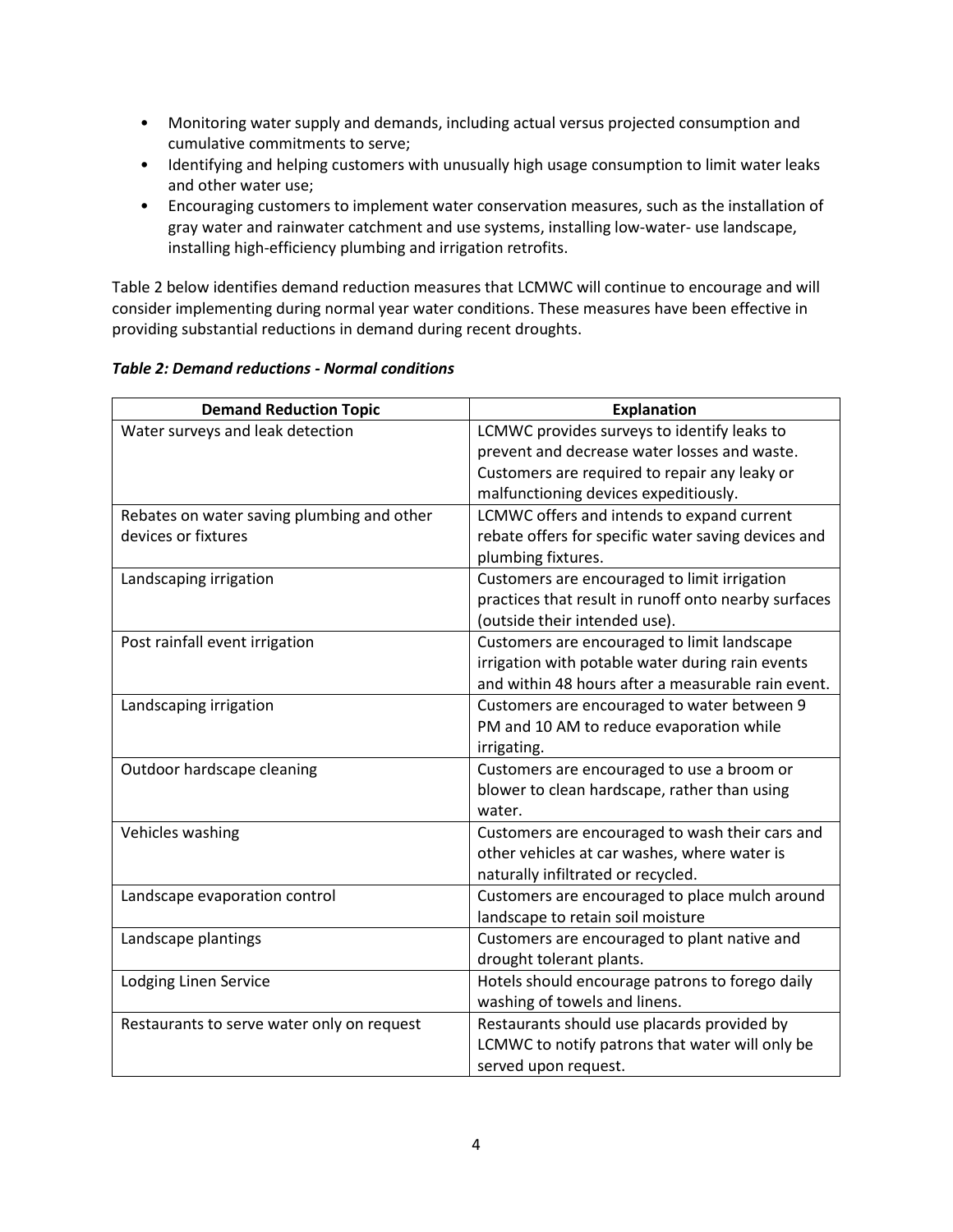**Stage 1 Water Shortage**– LCMWC will declare a Stage 1 Water Shortage if LCMWC staff determines that LCMWC's supplies are expected to be at least 15% below normal, as defined in the water supply assessment, considering guidance from the State. Before LCMWC's Board considers whether to declare a Stage 1 Water Shortage, LCMWC's staff will prepare a water supply assessment for consideration by the Board describing the:

- Status of local groundwater supplies and operational constraints;
- Status of the anticipated SWP allocations and constraints to deliver those allocations;
- Status of other water supplies and constraints;
- Anticipated availability of stored water;
- Anticipated availability of purchasing water via one-time, short-term transfer agreements; and
- Qualitative assessment of alternative water supply scenarios based on various levels of assumed supply availability.

The Board will consider the staff report and staff recommendations regarding whether LCMWC should adopt a resolution declaring a Stage 1 Water Shortage. LCMWC customers will be advised of the resolution and the need to voluntarily implement water conservation measures to reduce water use by approximately 15%. Individual customers' water use will be closely monitored to limit any waste of water to evaluate supply and demand issues and determine the effectiveness of voluntary conservation measures. During a Stage 1 Water Shortage, LCMWC will continue to encourage customers to voluntarily implement enhanced water conservation measures, some of which are listed in Table 2 above. LCMWC will also disseminate public information to promote awareness.

**Stage 2 Critical Water Shortage**–A Stage 2 Critical Water Shortage exists when anticipated water supplies are expected to drop to 30% below normal. When LCMWC staff identify such conditions, LCMWC's Board will declare a Water Shortage Emergency pursuant to Water Code section 350 *et. seq*. Such a declaration will follow a noticed public hearing. A Stage 2 Water Shortage Condition requires an additional reduction in other water available. Such a declaration will follow a similar process as described for the Stage 1 declaration including a staff analysis and report to the Board and an announcement to all customers. The report will address the need for demand reduction by LCMWC customers;

- Specific water use restrictions, including the potential to prioritize water uses such as drinking water and sanitation, to respond to the shortage;
- Potential temporary water supplies that may be available to augment the projected supply; and
- Revenue implications to LCMWC operations and any need for changes in water rates.

The Board will consider the staff report and recommendation regarding whether LCMWC should adopt a resolution declaring a Water Shortage Emergency pursuant to Water Code section 350 et seq.<sup>2</sup>LCMWC customers will be advised of the water supply shortage and the need for an overall (mandatory) reduction in water use of approximately 30%.

The advisory will briefly describe the:

- water supply conditions and the efforts to acquire additional water resources;
- required water use reductions and mandatory demand reductions;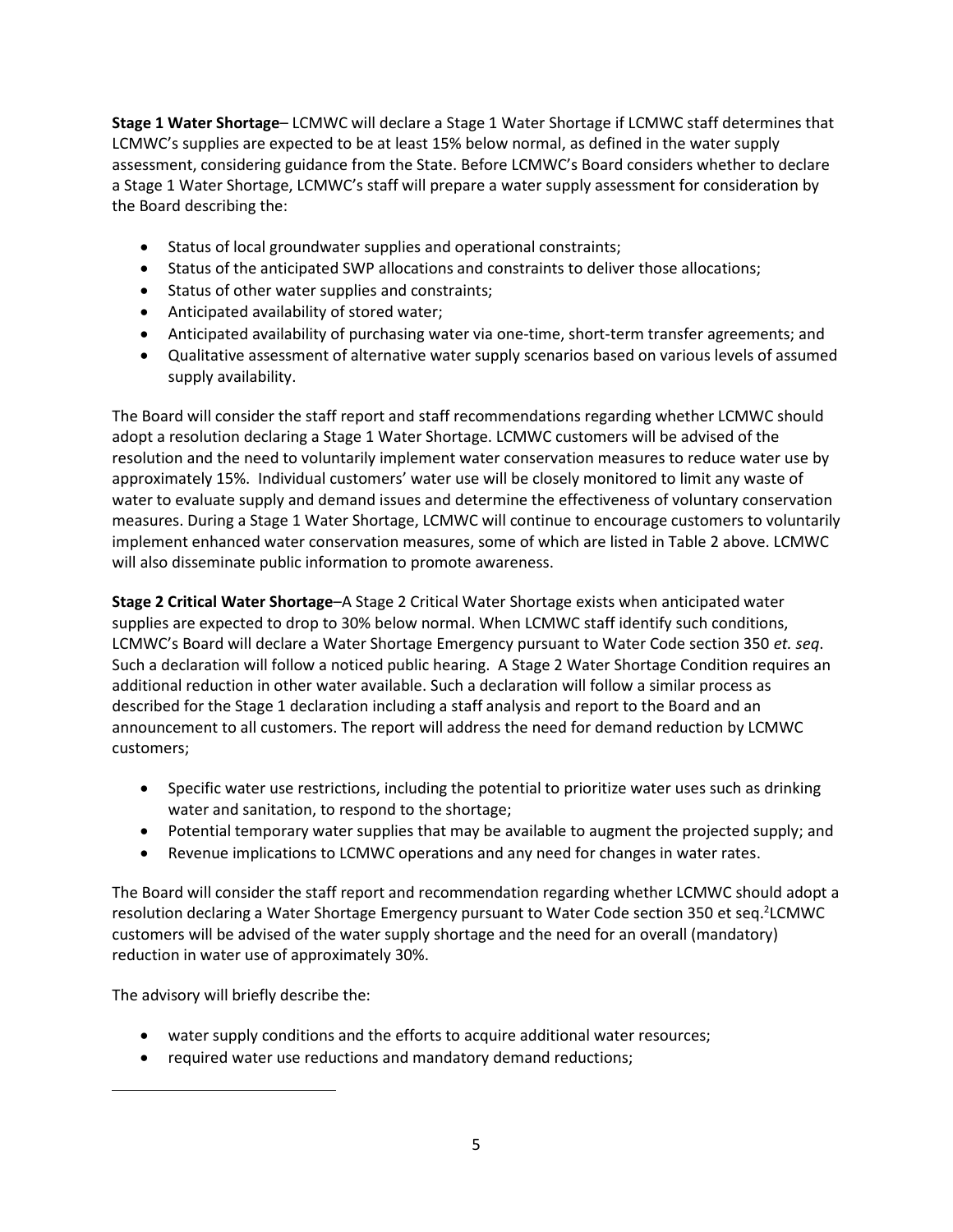- customers role in achieving these reductions;
- suspension of the issuance of new agricultural meters;
- enforcement actions that may be necessary for non-participation of conservation actions; and
- individual customer water use will be closely monitored to limit/prohibit water waste.

The Board will consider the staff report and staff recommendations regarding whether LCMWC should adopt a resolution declaring a Stage 2 Water Shortage. LCMWC customers will be advised of the resolution and the need to implement water conservation measures to reduce water use by approximately 30%.

During a Stage 2 Water Shortage, LCMWC will continue to encourage customers to voluntarily implement enhanced water conservation measures, some of which are listed in Table 2 above. LCMWC will also continue disseminating public information to promote awareness. In addition to implementing the conservation measures identified in Table 2 above, LCMWC may implement some or all of the demand reduction measures listed in Table 3. A Stage 2 Critical Water Shortage declaration may limit water deliveries to sustain fire protection, sanitation and human consumption or impose other water service restrictions, consistent with California Water Code Section 350 et seq.<sup>2</sup>

Table 3 identifies demand reduction measures that, in addition to those identified in Table 2, LCMWC will consider implementing during a Stage 2 Water Shortage. These methods have been effective in providing substantial reductions in demand during recent droughts.

| <b>Demand Reduction Measures</b>               | <b>Explanation</b>                                 |  |
|------------------------------------------------|----------------------------------------------------|--|
| Increase Water Waste Patrols                   | LCMWC will increase wateruse monitoring to         |  |
|                                                | discourage water wasting and encourage efficient   |  |
|                                                | water practices.                                   |  |
| <b>Nozzles</b>                                 | LCMWC will only allow hoses with automatic         |  |
|                                                | shutoff nozzle fixtures.                           |  |
| Prohibit vehicle washing                       | LCMWC will prohibit washings cars, boats,          |  |
|                                                | trailers, or other vehicles except with an         |  |
|                                                | automatic hose shutoff nozzle or at commercial     |  |
|                                                | or fleet vehicle washing facilities using water    |  |
|                                                | recycling equipment.                               |  |
| Landscape - Limit landscape irrigation to      | LCMWC will prohibit irrigation during the hours 10 |  |
| specific times                                 | AM to 9 PM when evaporation is highest.            |  |
| Lodging linen service                          | LCMWC will require hotels/motels to provide        |  |
|                                                | guests with the option to reuse towels and linens  |  |
|                                                | for more than one day before washing.              |  |
| Restaurants serve water upon request           | LCMWC will require that restaurantsor other        |  |
|                                                | public places where food is served only serve      |  |
|                                                | drinking water to customers if it is expressly     |  |
|                                                | requested.                                         |  |
| Prohibit use of potable water for washing hard | LCMWC will prohibit use of potable water to wash   |  |
| surfaces                                       | sidewalks, walkways, driveways, parking lots, open |  |
|                                                | ground, or other hard-surfaced areas except        |  |
|                                                | where necessary for public health or safety.       |  |

#### *Table 3: Stage 2 demand reductions – Critical water shortage conditions*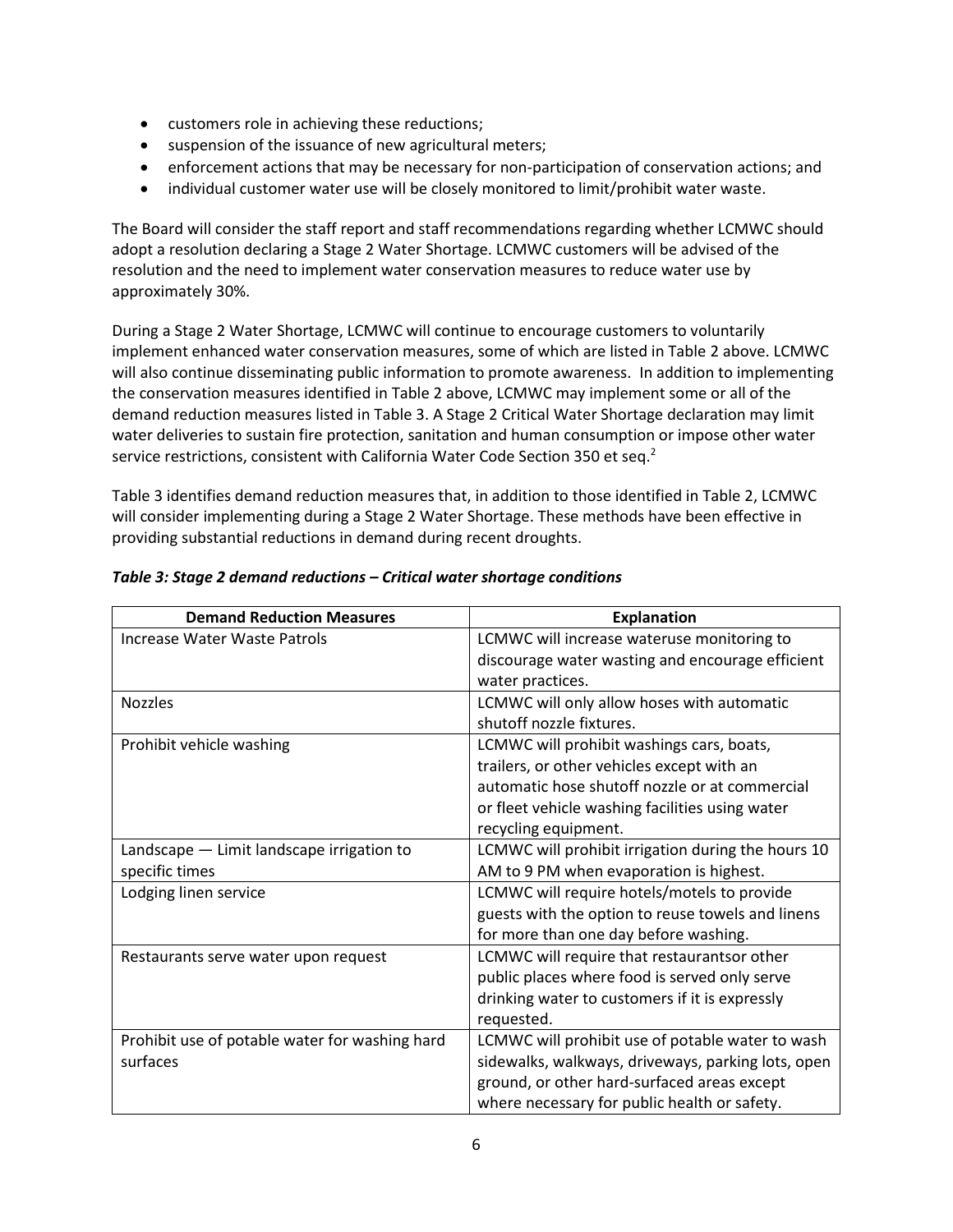| <b>Water Rationing</b> | LCMWC may adopt additional regulations and        |
|------------------------|---------------------------------------------------|
|                        | restrictions on delivery and consumption of water |
|                        | for purposes of conserving water and meeting      |
|                        | human consumption, sanitation, and fire           |
|                        | protection needs as its priority consistent with  |
|                        | California Water Code Section 350, et seg.        |

**Stage 3 Extreme Water Shortage**– Stage 3 water shortage conditions would be identified by LCMWC staff and declared by the LCMWC Board when anticipated water supplies are expected to be up to 50% below normal. A Stage 3 Water Shortage Condition requires an extraordinary reduction in other water supplies available.

Such a declaration will follow a similar process as described for the Stage 2 declaration including a staff analysis and report to the Board. Following a public meeting on this subject the Board would announce demand reduction measures to all customers. During a Stage 3 Water Shortage, LCMWC will continue to encourage customers to voluntarily implement enhanced water conservation measures, some of which are listed in Table 4 above. LCMWC will also continue disseminating public information to promote awareness. In addition to implementing some or all of the conservation measures identified in Table 5 above, LCMWC may implement some or all of the conservation measures listed in Table 4.

A Stage 3 Extreme Water Shortage declaration may limit water deliveries to sustain fire protection, sanitation and human consumption or impose other water service restrictions, consistent with California Water Code Section 350 et seq.<sup>2</sup>

Table 4 identifies the mandatory demand reduction measures that, in addition to those identified in Table 3, LCMWC may require during a Stage 3 Water Shortage. These methods have proven to be effective in providing substantial reductions in demand in adjacent jurisdictions during the drought of the late 1980s and in the recent record drought that began in the mid-2010s.

| <b>Demand Reduction Measures</b>                                     | <b>Explanation</b>                                                                                                                                                                                                                                                                 |  |
|----------------------------------------------------------------------|------------------------------------------------------------------------------------------------------------------------------------------------------------------------------------------------------------------------------------------------------------------------------------|--|
| Landscape - Limit landscape irrigation to<br>specific days           | LCMWC will limit water use to assigned watering<br>days, which may depend on seasonal changes as<br>well such as summer and winter.                                                                                                                                                |  |
| Water Features - Restrict water use for<br>decorative water features | LCMWC will prohibit use of potable water to fill or<br>maintain decorative fountains and water features,<br>unless it is located indoors or in a home to aquatic<br>life.                                                                                                          |  |
| Other water feature or swimming pool<br>restriction                  | LCMWC will prohibit refilling of pools and spas.                                                                                                                                                                                                                                   |  |
| <b>Water Rationing</b>                                               | LCMWC will adopt regulations and restrictions on<br>delivery and consumption of water for purposes of<br>conserving water and meeting human<br>consumption, sanitation, and fire protection needs<br>as its priority consistent with California Water Code<br>Section 350, et seq. |  |

*Table 4: Stage 3 demand reductions – Extreme water shortage conditions*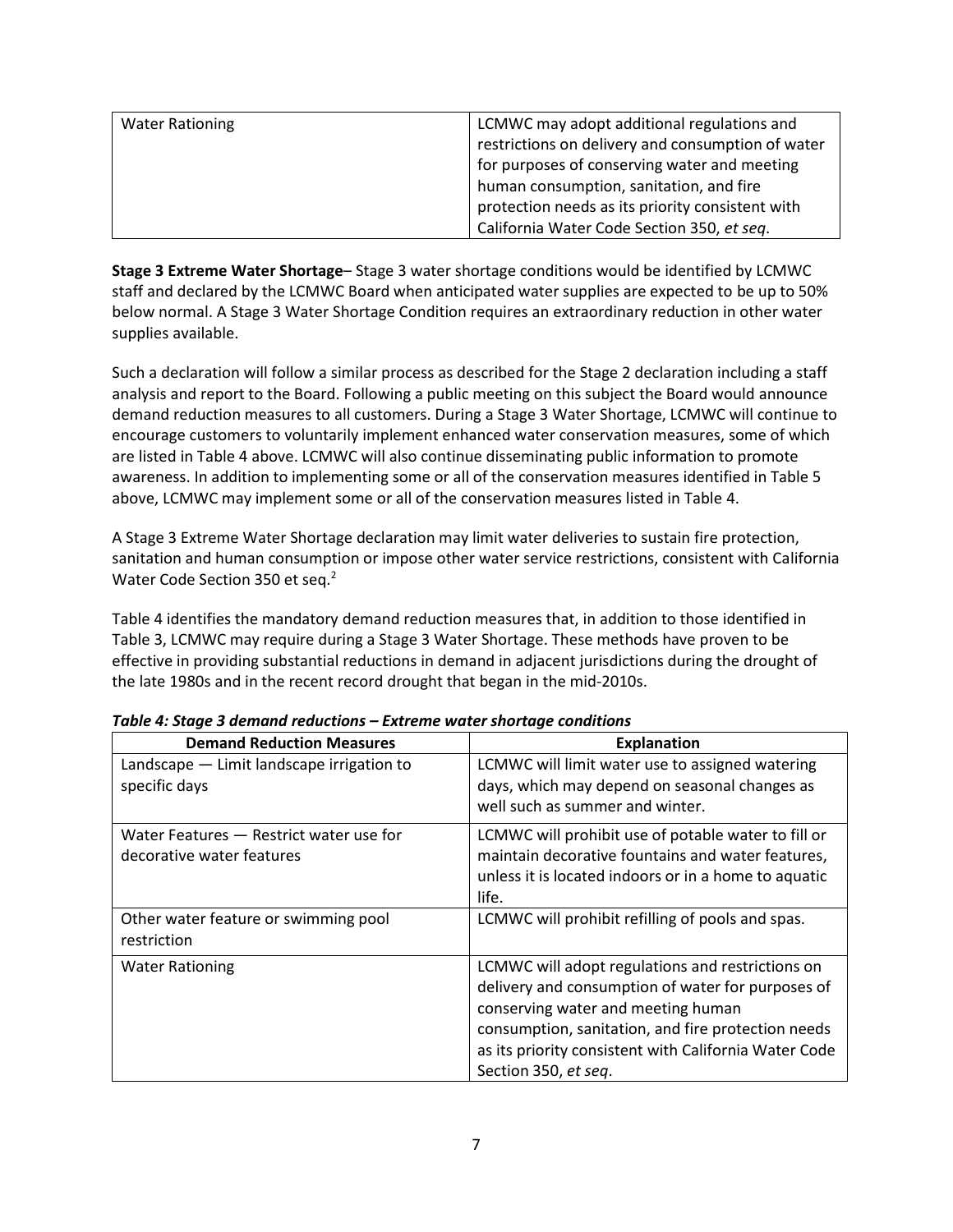**Stage 4 Emergency Water Shortage**– A Stage 4 Emergency Water Shortage occurs when LCMWC declares a water service emergency following a catastrophic event, such as a major earthquake or natural disaster, that substantially reduces or restricts LCMWC's ability to provide potable water to its customers. During a Stage 4 Emergency Water Shortage, LCMWC will implement its Emergency Response Plan and take the necessary steps to expeditiously retore service to its customers.

During a Stage 4 Water Shortage, LCMWC will continue to encourage customers to voluntarily implement enhanced water conservation measures, some of which are listed in Table 4 above. LCMWC will also continue disseminating public information to promote awareness. In addition to implementing some or all of the conservation measures identified in Table 3 and Table 4 above, LCMWC may implement some or all of the conservation measures listed in Table 5.

A Stage 4 Extreme Water Shortage declaration may limit water deliveries to sustain fire protection, sanitation and human consumption or impose other water service restrictions, consistent with California Water Code Section 350 et seq.<sup>2</sup>

Table 5 identifies the mandatory demand reduction measures that, in addition to those identified in Table 3 and Table 4, LCMWC may require during a Stage 4 Water Shortage.

| <b>Demand Reduction Measures</b>           | <b>Explanation</b>                                    |  |
|--------------------------------------------|-------------------------------------------------------|--|
|                                            |                                                       |  |
|                                            |                                                       |  |
|                                            |                                                       |  |
|                                            |                                                       |  |
| Landscape - Other landscape restriction or | LCMWC may restrict or prohibit all outside water      |  |
| prohibition                                | use.                                                  |  |
| Other outdoor uses                         | LCMWC may prohibit other outdoor water use $-$        |  |
|                                            | filling swimming pools, dust control, etc.            |  |
| Water rationing                            | LCMWC may adopt regulations and restrictions on       |  |
|                                            | delivery and consumption of water for purposes of     |  |
|                                            | conserving water and meeting human                    |  |
|                                            | consumption, sanitation and fire protection needs     |  |
|                                            | as its priority consistent with California Water Code |  |
|                                            | Section 350, et seq.                                  |  |
| Moratorium or Net Zero New                 | LCMWC may temporarily limit or ban new water          |  |
| Demand                                     | service connections within the service area.          |  |

*Table 5: Stage 4 demand reductions – Water emergency conditions*